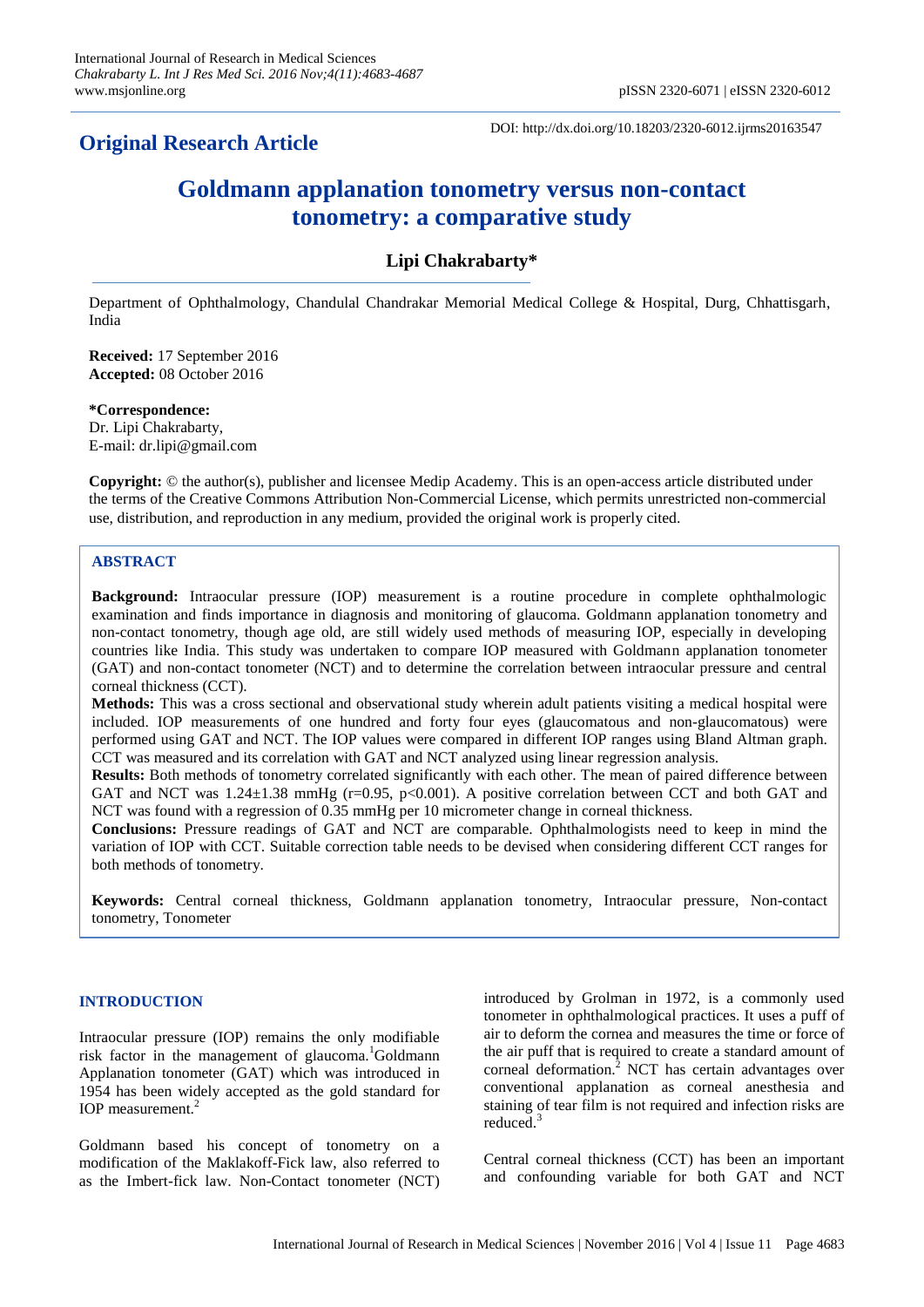measurements.<sup>4</sup> The mathematical calculation for Goldmann applanation tonometry is based on a presumed average CCT of  $520 \mu m$ .<sup>2</sup> NCT acts on a larger corneal surface and more susceptible to variations in CCT.

There are a wide range of IOPs and CCTs in normal population. This study was undertaken to know how GAT and NCT compare with each other in different IOP ranges. Also we need to know the influence of CCT on IOP measurements by these two commonly used tonometers.

## **METHODS**

A prospective cross sectional study was conducted over a period of six months at a medical hospital. Sample was taken from the patients visiting the hospital. Written informed consent was obtained from the patients to participate in the study. The institutional review board of the hospital approved the study and all methods adhered to the tenets of the Declaration of Helsinki for research involving humans.

Measurements of IOP were obtained from 144 adult eyes of a heterogeneous clinical population. Both glaucomatous and non-glaucomatous eyes were taken.

## *Exclusion criteria*

- History of corneal disease including but not limited to: Major dystrophies, Keratoconus, Connective tissue disorders, Stevens Johnson Syndrome , severe dry eyes, Corneal edema and scars
- Use of eye drops or contact lens
- History of inflammatory eye disease
- One eyed subjects
- History of major ocular trauma
- History of major ocular infection
- Uncontrolled diabetes mellitus
- Any abnormality preventing reliable IOP readings (High corneal astigmatism, uncooperative subjects etc.)
- History of hypersensitivity to topical fluorescein
- Pregnant or breast feeding women

## *Study methods*

NCT was taken using Topcon CT80 (Topcon Medical, NJ, USA) and GAT model was Slit lamp mounted AT 900 (Haag Streit, Bern, Switzerland). CCT was measured using Pacscan 300AP (Sonomed, NewYork, USA). All instruments were calibrated periodically. Eye was anaesthetized using paracaine 0.5% eye drops for GAT and CCT measurements.

Careful and complete history of present complaints was taken. Past history of ocular disorder, glasses/contact lenses, surgery was taken. Any topical or systemic medical history was also obtained.

After taking an informed consent, the IOP was measured by NCT by an experienced paramedical staff. Thereafter, GAT was measured by a single experienced ophthalmologist on a single slit lamp unit. CCT was taken by another experienced ophthalmologist. Three readings of IOP by each method and three readings of CCT was taken. Mean of the three readings was recorded under each section. Fifteen minute interval was given between NCT, GAT and CCT readings which are considered to be a safe interval. The observers were masked to the other readings. We took all precautions in recording the readings, explaining the procedure to the subject and discarding the first reading in each section.

## *Statistical analysis*

Sample size was determined assuming 5% alpha error and 90% study power .Statistical software used was Stata Version 11 (StataCorp. 2009. Stata Statistical Software: Release 11. College Station, TX: StataCorp LP). Statistical analysis was done calculating mean of all readings and noting age, gender, diagnosis and IOP distributions of the subjects. Correlation between NCT and GAT was determined using Pearson's correlation coefficient and Bland Altman graph was plotted. Intermethod agreement between tonometers was assessed using the method devised by Bland and Altman, which included calculation of the mean difference between measurements, the standard deviation and the 95% confidence interval of the differences.

CCT was divided into four quartiles based on median value and the NCT and GAT values were compared in different CCT ranges. Linear regression analysis was used to examine the role of CCT in IOP measurement by each method. A regression equation was calculated after plotting IOP against CCT. From the graphs, the apparent increase in IOP per 10 µm increase in CCT was computed. A P value of less than 0.05 was considered significant.

## **RESULTS**

There were a total of 72 patients (144eyes). 57% were females and 44% were males. The intraocular pressures by GAT and NCT and corneal thickness values are listed in Table 1. The distribution of eyes (non-glaucomatous and glaucomatous) and the mean of GAT, NCT and CCT categorically are tabulated (Table 2). There were 45 eyes on antiglaucoma medications.

NCT and GAT readings were analyzed in three IOP groups of less than 12 mmHg  $(n=9)$ , 12-21 mmHg  $(n=99)$ and more than 21 mmHg (n=36). Most of the NCT and GAT readings were found to be in 12-21 mmHg group (Table 3). There was a significant correlation between NCT and GAT (r=0.95, p<0.001). The mean of paired difference between GAT and NCT was 1.24±1.38 mmHg. When evaluated for different IOP ranges it was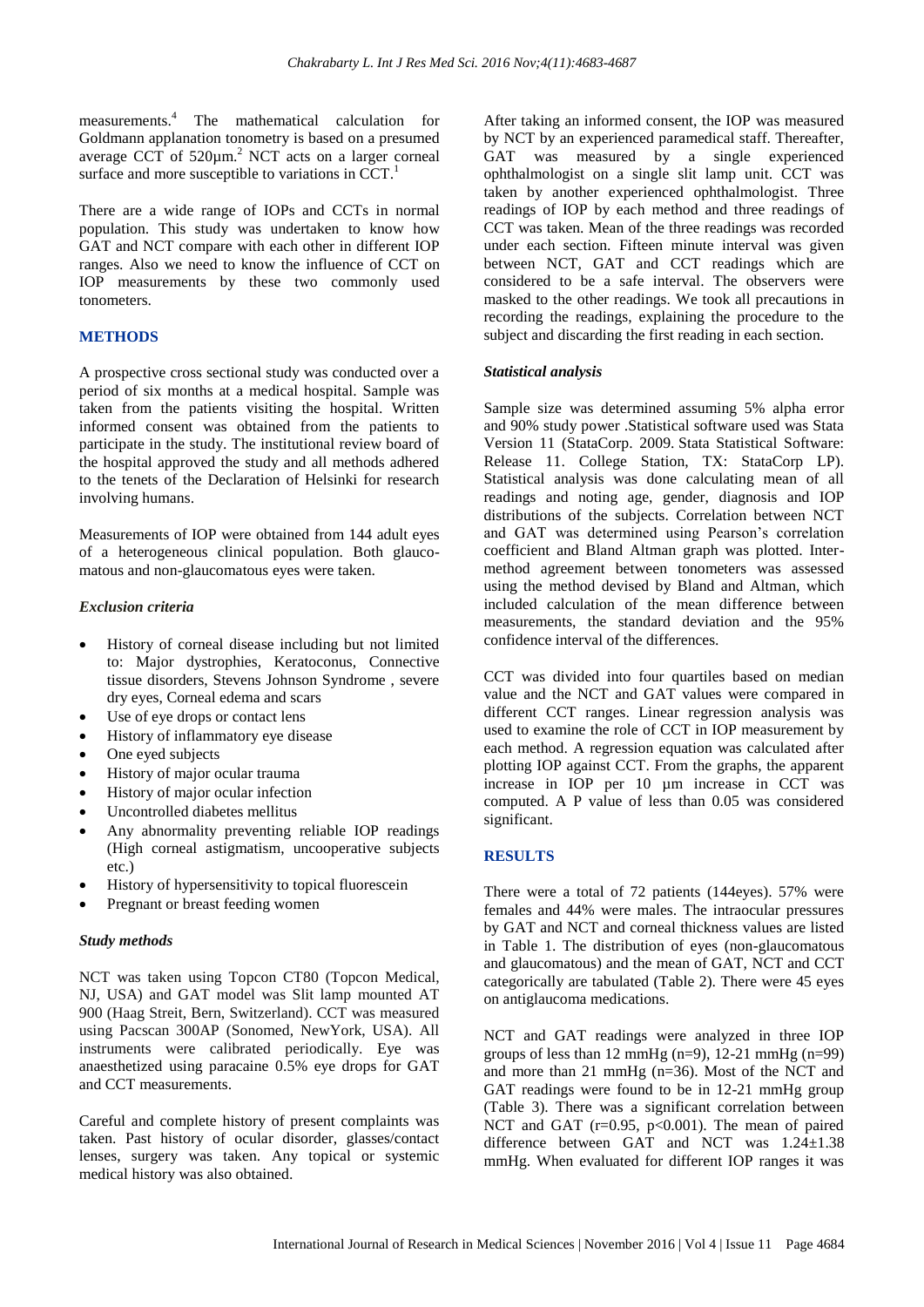observed that GAT and NCT had a less significant correlation at lower IOP ranges (<12mmHg).

The Median CCT value was 551µm. GAT and NCT were found to correlate well in all CCT ranges (Table 4). The Bland Altman plot (Figure 1) shows good agreement between both methods of tonometry. Mean of the difference between GAT and NCT was -0.18 mmHg.

The 95% limits of agreement (Mean±1.96SD) were -3.87 mmHg to +3.51 mmHg. Intraclass coefficient value between GAT and NCT was 0.97.There was a positive correlation with CCT with a regression of 0.35mmHg per 10µm for both GAT and NCT (Figure 2 and 3).

#### **Table 1: Demographic and clinical data.**

| <b>Variable</b>  | <b>Mean</b> | <b>SD</b> | Minimum,<br>maximum<br>(range) |
|------------------|-------------|-----------|--------------------------------|
| Age (years)      | 52.48       | 11.81     | $25 - 83$                      |
| $GAT$ (mmHg)     | 18.25       | 5.75      | $10 - 46$                      |
| $NCT$ (mmHg)     | 18.07       | 5.81      | $10 - 42$                      |
| CCT (micrometer) | 544.89      | 36.76     | $469 - 617$                    |

GAT: Goldmann applanation tonometer, NCT: Non-contact tonometer; CCT: Central corneal thickness, SD: Standard deviation.

#### **Table 2: Distribution and characteristics of non-glaucomatous and glaucomatous eyes.**

| <b>Diagnosis</b> | <b>Number of eyes</b><br>(Percentage) | $GAT$ (mmHg)<br>Mean, SD | $NCT$ (mmHg)<br>Mean, SD | $CCT(\mu m)$<br><b>Mean, SD</b> |
|------------------|---------------------------------------|--------------------------|--------------------------|---------------------------------|
| Normal           | 41(28.5)                              | 16.73, 3.42              | 17.19, 3.48              | 554.88, 37.19                   |
| <b>OHT</b>       | 16(11.1)                              | 23.69, 1.54              | 23.69, 2.15              | 547.06, 35.77                   |
| <b>PACG</b>      | 6(4.2)                                | 30.17, 8.30              | 32.50, 10.52             | 556.67, 30.79                   |
| <b>PACS</b>      | 36(25)                                | 14.56, 2.99              | 15.03, 3.13              | 538.67, 36.35                   |
| Glaucoma Suspect | 12(8.3)                               | 14.42, 3.40              | 14.92, 3.23              | 525.25, 41.07                   |
| POAG & PXFG      | 33(22.9)                              | 19.97, 6.54              | 19.06, 5.29              | 543.21, 34.52                   |

GAT: Goldman applanation tonometer, NCT: Non-contact tonometer, CCT: Central Corneal thickness, SD: Standard deviation; OHT: Ocular Hypertension, PACG: Primary angle closure Glaucoma, PACS: Primary angle closure Suspect, POAG: Primary open angle glaucoma, PXFG: Pseudoexfoliative glaucoma.



The mean of the differences between intraocular pressure measurement was -0.181mmHg. The 95% confidence limits (reference range for difference) are depicted as two bold lines with limits of agreement -3.873 to  $+3.511$ mmHg.

## **Figure 1: Bland Altman plot of the agreement between intraocular pressure measurements of Goldman applanation tonometer (GAT IOP) and noncontact tonometer (NCT IOP).**



The scatter plot shows a positive correlation with regression equation GAT=0.035CCT – 1.131,  $r^2 = 0.05$ .

**Figure 2: Linear regression plot for intraocular pressure measurement by Goldman applanation tonometer (GAT IOP) versus central corneal thickness (CCT).**

| Table 3: Correlation of tonometers in different IOP group.                                                           |                                  |                              |                                      |                              |
|----------------------------------------------------------------------------------------------------------------------|----------------------------------|------------------------------|--------------------------------------|------------------------------|
| <b>Variable</b>                                                                                                      | <b>Entire group</b><br>$(n=144)$ | $<$ 12 mmHg group<br>$(n=9)$ | 12 to 21mmHg group<br>$(n=99)$       | $>21$ mmHg group<br>$(n=36)$ |
| $GAT-NCT$ (mm $Hg$ )<br>(Absolute difference, SD)                                                                    | 1.24, 1.38                       | 0.78, 0.83                   | 1.09, 1.09                           | 1.75, 1.97                   |
| Correlation (P value)                                                                                                | $0.95 \approx 0.001$             | 0.63(0.068)                  | $0.88 \, \text{\textdegree}<\,0.001$ | $0.89 \approx 0.001$         |
| $IOD.$ Introgently pressure $GAT$ Goldmann applanation tonometer $NCT$ Non-contact tonometer $SD$ Standard deviation |                                  |                              |                                      |                              |

IOP: Intraocular pressure, GAT: Goldmann applanation tonometer, NCT: Non-contact tonometer, SD: Standard deviation.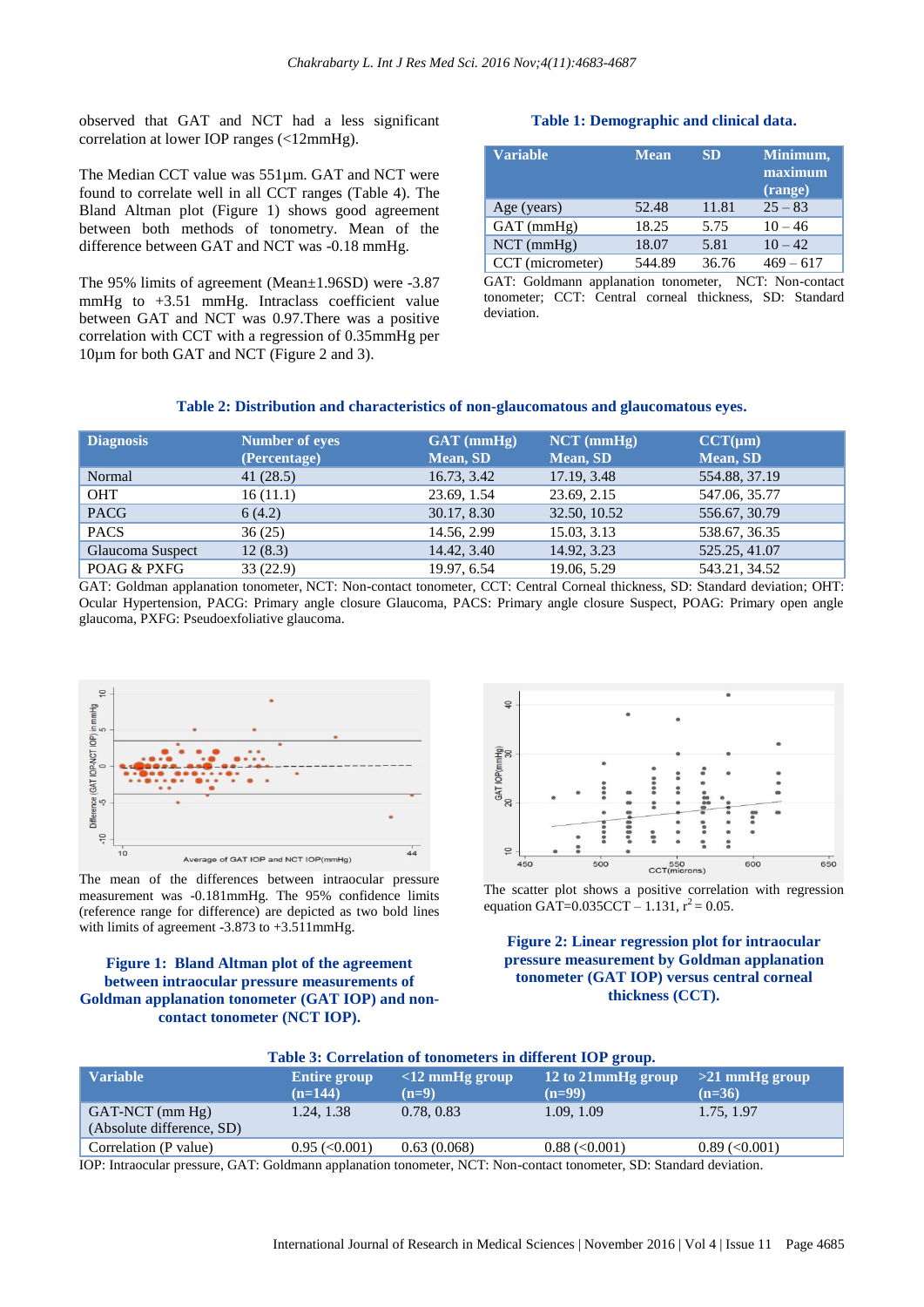| $\vert$ CCT (µm) | Mean $GAT \pm SD$ (mmHg) | Mean $NCT \pm SD$ (mmHg) | <b>Correlation (P Value)</b> |
|------------------|--------------------------|--------------------------|------------------------------|
| Entire group     | $18.07 \pm 5.81$         | $18.25 \pm 5.75$         | $0.79 \times 0.05$           |
| $\leq$ 518       | $16.67 \pm 5.66$         | $16.98 \pm 6.07$         | $0.81 \times 0.05$           |
| 519-551          | $18.06 \pm 5.92$         | $18.08 \pm 5.39$         | $0.93 \times 0.001$          |
| 552-569          | $19.23 \pm 4.56$         | $19.59 \pm 4.33$         | $0.82 \le 0.05$              |
| $\geq 570$       | $19.17 \pm 6.22$         | $19.33 \pm 6.27$         | $0.85 \times 0.05$           |

#### **Table 4: Correlation of tonometers in different corneal thickness group.**

GAT: Goldmann applanation tonometer, NCT: Non-contact tonometer; CCT: Central corneal thickness, SD: Standard deviation



The scatter plot shows a positive correlation with regression equation; NCT=0.035CCT  $-$  0.77,  $r^2 = 0.05$ .

#### **Figure 3: Linear regression plot for intraocular pressure measurement by non-contact tonometer (NCT IOP) and central corneal thickness (CCT).**

#### **DISCUSSION**

The technique of IOP measurement and CCT are two important factors that influence IOP measurement. Both GAT and NCT are widely used methods, both being influenced by corneal properties.

In the present study, NCT and GAT measurements showed good agreements proving that both are reliable methods of measuring IOP. In past studies also, good agreement has been found with the correlation value ranging from 0.27 to 0.9 (p=0.03 to p<0.001).<sup>1,3-8</sup>

In present study, the Pearson's correlation was 0.95 which is quite significant  $(p<0.001)$ . Also, intraclass coefficient between NCT and GAT was  $0.97$  (p<0.001).

| Table 5: Summary of previous studies in comparison to present study regarding IOP change (in mmHg) for every |  |
|--------------------------------------------------------------------------------------------------------------|--|
| 10 μm change in central corneal thickness.                                                                   |  |

| <b>Author</b>                   | <b>Country</b> | <b>GAT</b> | <b>NCT</b>               | Mean $IOP \pm SD$ | Mean $CCT \pm SD$   |
|---------------------------------|----------------|------------|--------------------------|-------------------|---------------------|
|                                 |                | (mmHg)     | (mmHg)                   | (mmHg)            | $(\mu m)$           |
| Foster etal <sup>11</sup>       | Mongolia       | 0.18       |                          | $12.6 \pm 3.4$    | $495 \pm 32$        |
| Bhan et $al4$                   | UK.            | 0.23       |                          | $15.1 \pm 5$      | 551.53±49           |
| Gunvant et $al10$               | UK, India      | 0.27       |                          | 16 (range 8-30)   | 518 (range 426-616) |
| Christoph et $al12$             | <b>USA</b>     | 0.25       | $\overline{\phantom{0}}$ |                   |                     |
| Tonnu et al <sup>9</sup>        | UK             | 0.28       | 0.46                     | $17.3 \pm 4.5$    | $546.5 \pm 39.8$    |
| Ko et $al3$                     | Taiwan         | 0.37       | 0.63                     | $15.5 \pm 4.6$    | $559.4 \pm 40.8$    |
| Viney gupta et al               | India          | 0.32       | 0.4                      | $18.5 \pm 6.7$    | $557+54.6$          |
| Aysel Pelit et al <sup>13</sup> | Turkey         | 0.19       | 0.21                     | $15.07 \pm 2.35$  | 549.23±29.2         |
| Present                         | India          | 0.35       | 0.35                     | $18.25 \pm 5.75$  | 544.89±36.76        |

IOP: Intraocular pressure, GAT: Goldmann applanation tonometer, NCT: Non-contact tonometer; CCT: Central corneal thickness, SD: Standard deviation.

In past studies, most authors have not mentioned a careful method of GAT and NCT recordings, though we assume that they have taken all routine precautions to record the values. In our study, we were particularly careful with the measurements and explained the procedure to the patient and also discarded the first reading. This may account for the high correlation. The limits of agreement between GAT and NCT by Bland Altman plot was -3.87 to +3.51 mmHg which is within the acceptable limit of 3 to 5  $mmHg.$ <sup>1,10</sup>

In our study, slight overestimation of IOP measurement was found by NCT in lower IOP ranges (<12mmHg). Contrary to some studies, we found good correlation between GAT and NCT in higher IOP ranges. Past studies have showed that NCT overestimates IOP at